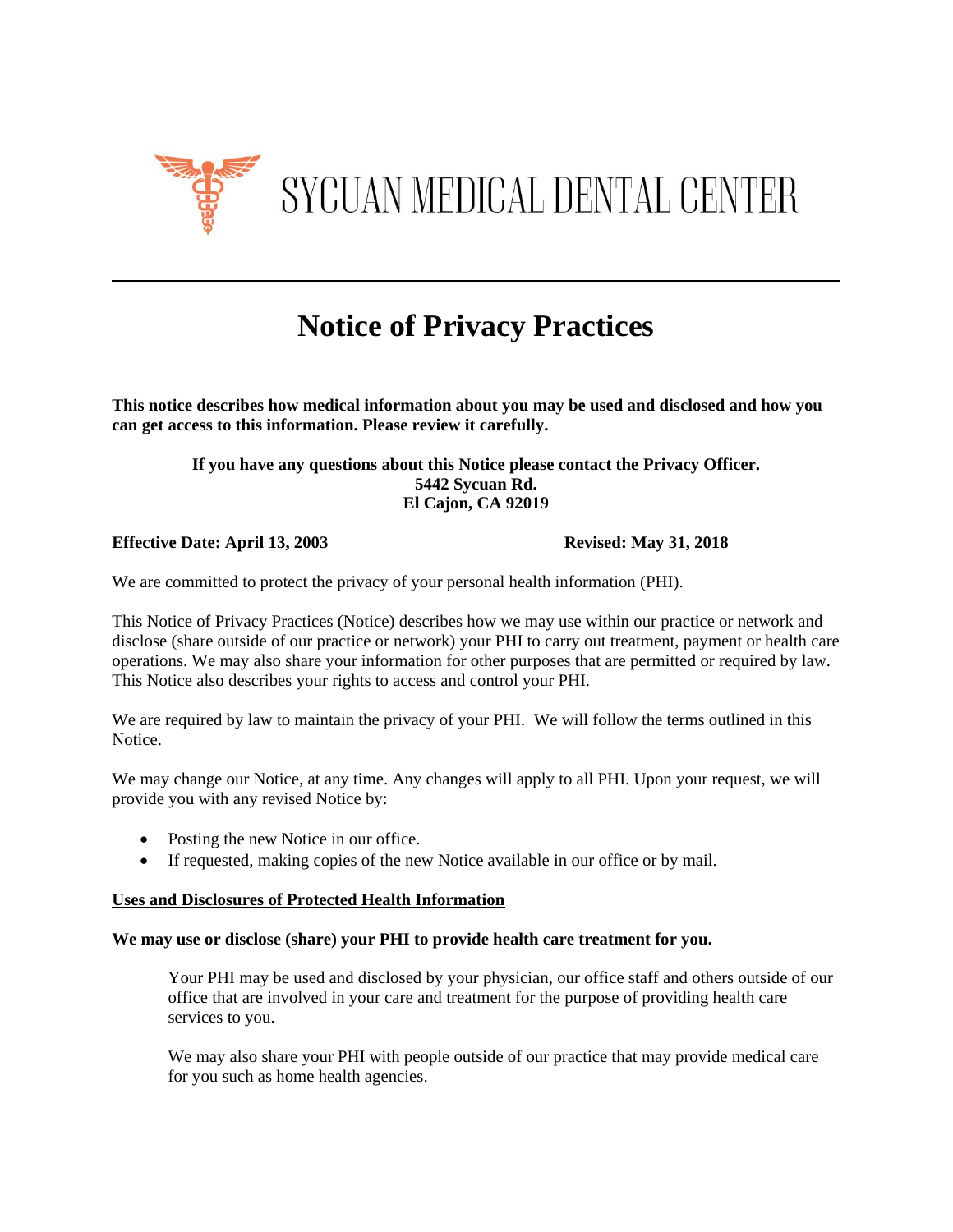**We may use and disclose your PHI to obtain payment for services. We may provide your PHI to others in order to bill or collect payment for services. There may be services for which we share information with your health plan to determine if the service will be paid for.**

PHI may be shared with the following:

- Billing companies
- Insurance companies, health plans
- Government agencies in order to assist with qualification of benefits
- Collection agencies

**We may use or disclose, as-needed, your PHI in order to support the business activities of this practice which are called health care operations.** 

**We may use and disclosure your PHI in other situations without your permission:**

- If required by law: The use or disclosure will be made in compliance with the law and will be limited to the relevant requirements of the law. For example, we may be required to report gunshot wounds or suspected abuse or neglect.
- Public health activities: The disclosure will be made for the purpose of controlling disease, injury or disability and only to public health authorities permitted by law to collect or receive information. We may also notify individuals who may have been exposed to a disease or may be at risk of contracting or spreading a disease or condition.
- Health oversight agencies: We may disclose protected health information to a health oversight agency for activities authorized by law, such as audits, investigations, and inspections. Oversight agencies seeking this information include government agencies that oversee the health care system, government benefit programs, other government regulatory programs and civil rights laws.
- Legal proceedings: To assist in any legal proceeding or in response to a court order, in certain conditions in response to a subpoena, or other lawful process.
- Police or other law enforcement purposes: The release of PHI will meet all applicable legal requirements for release.
- Coroners, funeral directors: We may disclose protected health information to a coroner or medical examiner for identification purposes, determining cause of death or for the coroner or medical examiner to perform other duties authorized by law
- Medical research: We may disclose your protected health information to researchers when their research has been approved by an institutional review board that has reviewed the research proposal and established protocols to ensure the privacy of your protected health information.
- Special government purposes: Information may be shared for national security purposes, or if you are a member of the military, to the military under limited circumstances.
- Correctional institutions: Information may be shared if you are an inmate or under custody of law which is necessary for your health or the health and safety of other individuals.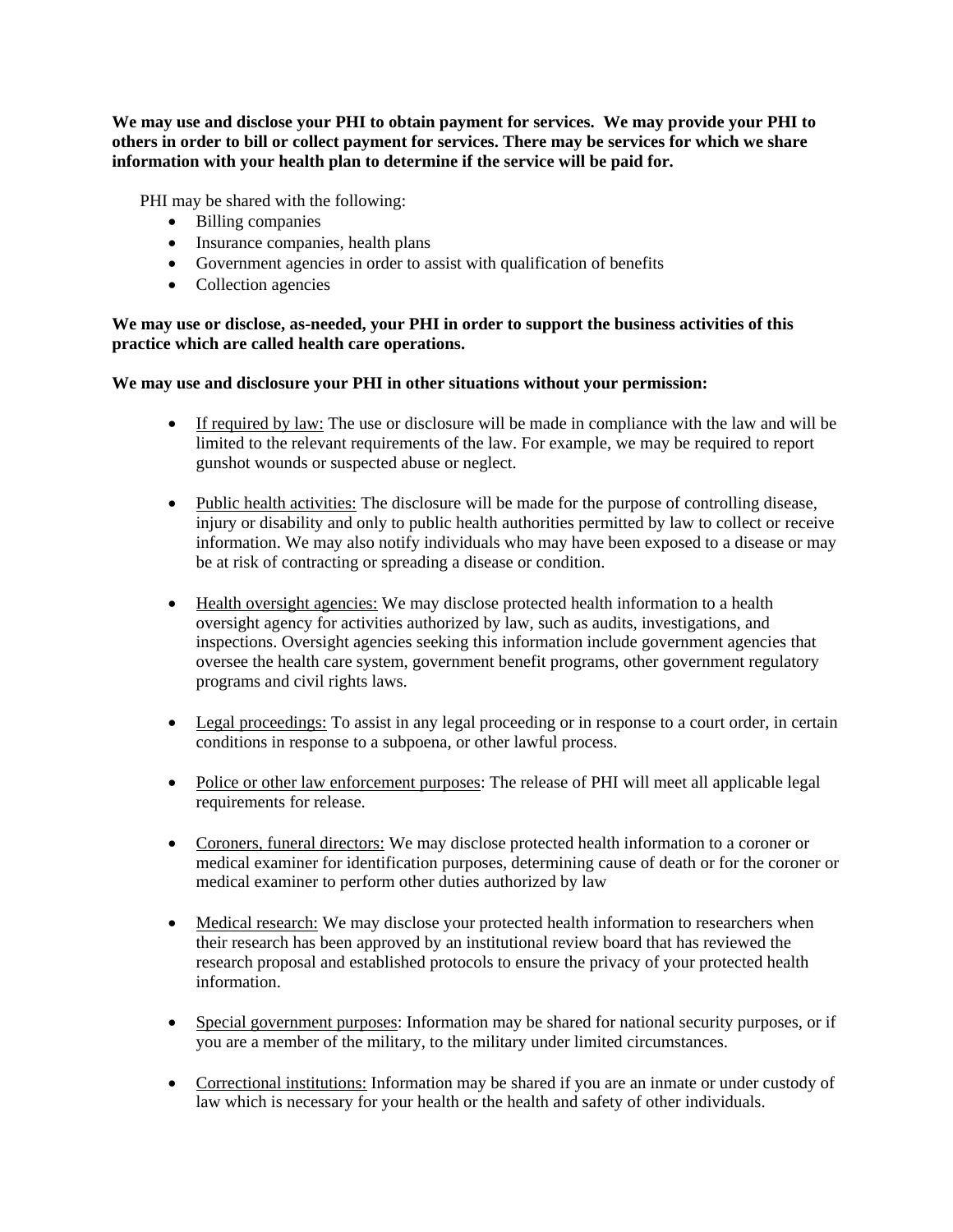Workers' Compensation: Your protected health information may be disclosed by us as authorized to comply with workers' compensation laws and other similar legally-established programs.

#### **Other uses and disclosures of your health information.**

- Business Associates: Some services are provided through the use of contracted entities called "business associates". We will always release only the minimum amount of PHI necessary so that the business associate can perform the identified services. We require the business associate(s) to appropriately safeguard your information. Examples of business associates include billing companies or transcription services.
- Health Information Exchange: We may make your health information available electronically to other healthcare providers outside of our facility who are involved in your care.
- Treatment alternatives: We may provide you notice of treatment options or other health related services that may improve your overall health.
- Appointment reminders: We may contact you as a reminder about upcoming appointments or treatment.

## **We may use or disclose your PHI in the following situations UNLESS you object.**

- We may share your information with friends or family members, or other persons directly identified by you at the level they are involved in your care or payment of services. If you are not present or able to agree/object, the healthcare provider using professional judgment will determine if it is in your best interest to share the information. For example, we may discuss post procedure instructions with the person who drove you to the facility unless you tell us specifically not to share the information.
- We may use or disclose protected health information to notify or assist in notifying a family member, personal representative or any other person that is responsible for your care of your location, general condition or death.
- We may use or disclose your protected health information to an authorized public or private entity to assist in disaster relief efforts.

#### **The following uses and disclosures of PHI require your written authorization:**

- Marketing
- Disclosures of for any purposes which require the sale of your information.
- Release of psychotherapy notes: Psychotherapy notes are notes by a mental health professional for the purpose of documenting a conversation during a private session. This session could be with an individual or with a group. These notes are kept separate from the rest of the medical record and do not include: medications and how they affect you, start and stop time of counseling sessions, types of treatments provided, results of tests, diagnosis, treatment plan, symptoms, prognosis.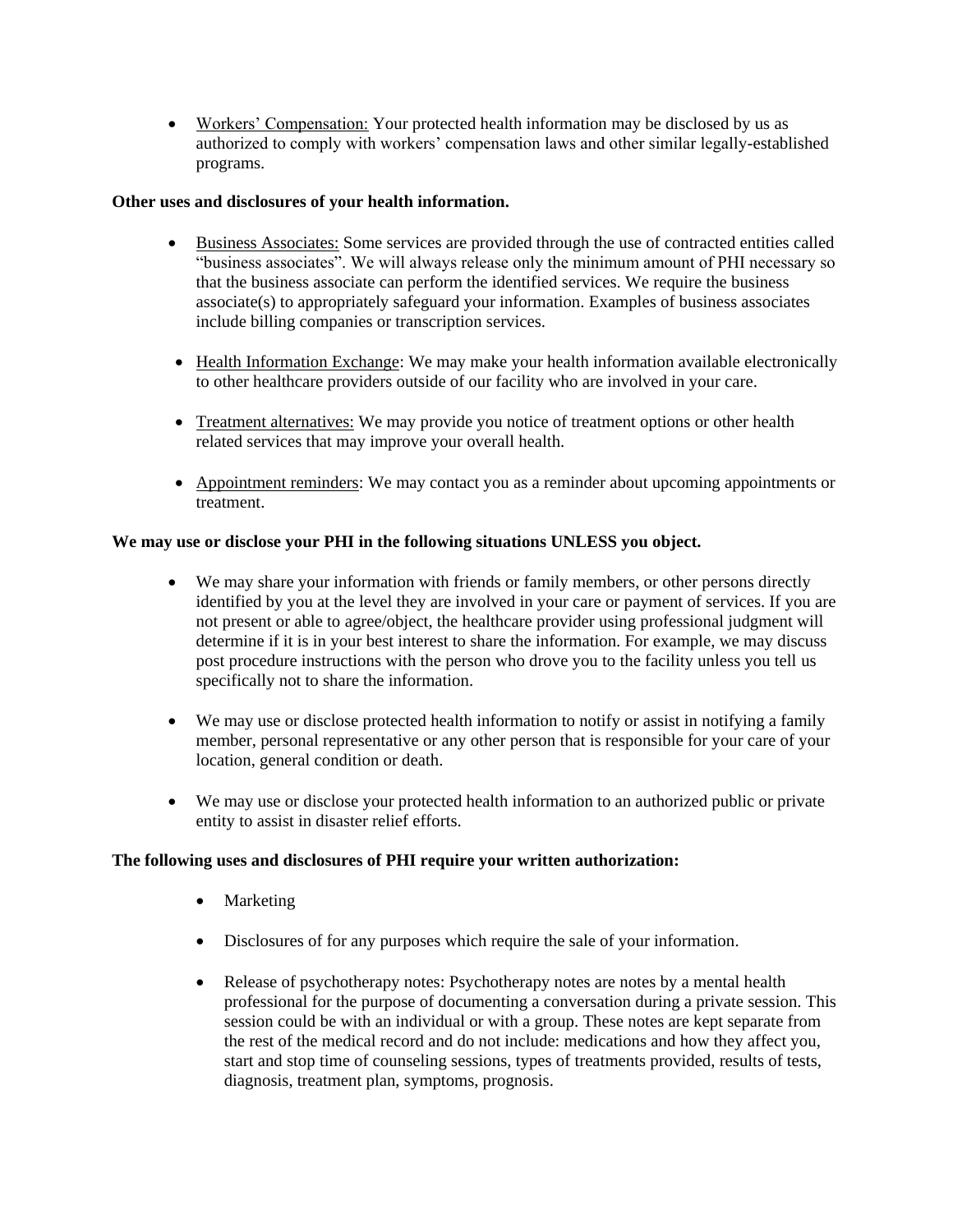#### All other uses and disclosures not recorded in this Notice will require a written authorization from you or your personal representative.

Written authorization simply explains how you want your information used and disclosed. Your written authorization may be revoked at any time, in writing. Except to the extent that your doctor or this practice has used or released information based on the direction provided in the authorization, no further use or disclosure will occur.

#### **Your Privacy Rights**

You have certain rights related to your protected health information. All requests to exercise your rights must be made in writing. [Describe how the patient may obtain the written request document and to whom the request should be directed, i.e. practice manager, privacy officer.

#### **You have the right to see and obtain a copy of your protected health information.**

This means you may inspect and obtain a copy of protected health information about you that is contained in a designated record set for as long as we maintain the protected health information. If requested we will provide you a copy of your records in an electronic format. There are some exceptions to records which may be copied and the request may be denied. We may charge you a reasonable cost based fee for a copy of the records.

## **You have the right to request a restriction of your protected health information.**

You may request for this practice not to use or disclose any part of your protected health information for the purposes of treatment, payment or healthcare operations. We are not required to agree with these requests. If we agree to a restriction request we will honor the restriction request unless the information is needed to provide emergency treatment.

**There is one exception**: we must accept a restriction request to restrict disclosure of information to a health plan if you pay out of pocket in full for a service or product unless it is otherwise required by law.

#### **You have the right to request for us to communicate in different ways or in different locations.**

We will agree to reasonable requests. We may also request alternative address or other method of contact such as mailing information to a post office box. We will not ask for an explanation from you about the request.

#### **You may have the right to request an amendment of your health information.**

You may request an amendment of your health information if you feel that the information is not correct along with an explanation of the reason for the request. In certain cases, we may deny your request for an amendment at which time you will have an opportunity to disagree.

#### **You have the right to a list of people or organizations who have received your health information from us.**

This right applies to disclosures for purposes other than treatment, payment or healthcare operations. You have the right to obtain a listing of these disclosures that occurred after April 14,